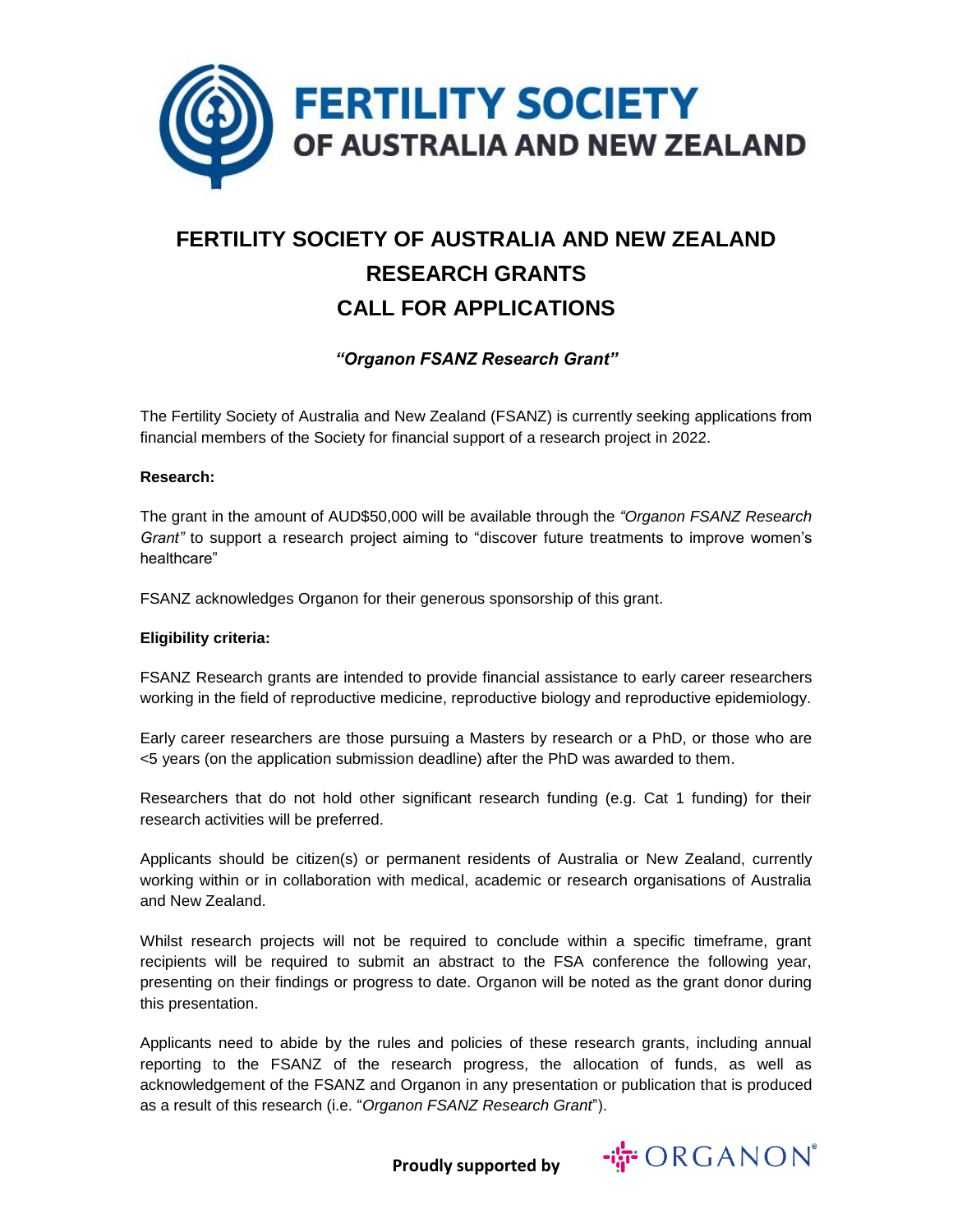Research funds are awarded for discreet projects; research funds cannot be used to generate income for recipients or their organisations, nor for 'everyday' running of clinics and/or departments

The Head of the Department where the research will be performed needs to formally endorse (sign) the application.

A fully completed application with all necessary supporting documentation needs to have been submitted by the deadline.

The applications should be in the format indicated and of sufficient detail to allow critical appraisal by a panel of experts. The grant applications will be judged on:

- 1. Innovation/ Significance of research question
- 2. Quality of research design
- 3. Feasibility/ Prospect of completion within the proposed time-frame
- 4. Alignment with the nominated research priorities
- 5. Track record of researchers and supervisory success

Only one submission per applicant will be accepted. Multi-year projects are allowed if properly justified but the funds will be paid each year conditional on the progress achieved during the previous year.

Applications for the 2022 grant can be submitted between 1 June and 31 July 2022.

Each application will be assessed by a panel of experts (nominated by the FSANZ Board), with the help of external reviewers if required. Recommendations on which grants should be funded and the level of funding will be made by the panel to the FSANZ Board.

Notification of successful applicant for 2022 will be made by 30 September 2022 and the funds will be provided by 31 December 2022. Notification of successful applicants will be made during the 2022 FSANZ Annual General Meeting in November and again at the FSANZ 2023 Conference.

Grant recipients need to submit a progress report (including progress of research and allocation of the funds) by 30 November of each year to the FSANZ Board.

Please upload your grant application, in either PDF or Word format to the FSANZ Secretariat, [Kim O'Dea](mailto:kimo@wsm.com.au) at the link below:

**[ORGANON GRANT SUBMISSION UPLOAD](https://waldronsmith.eventsair.com/fsanzgrants/organon)**

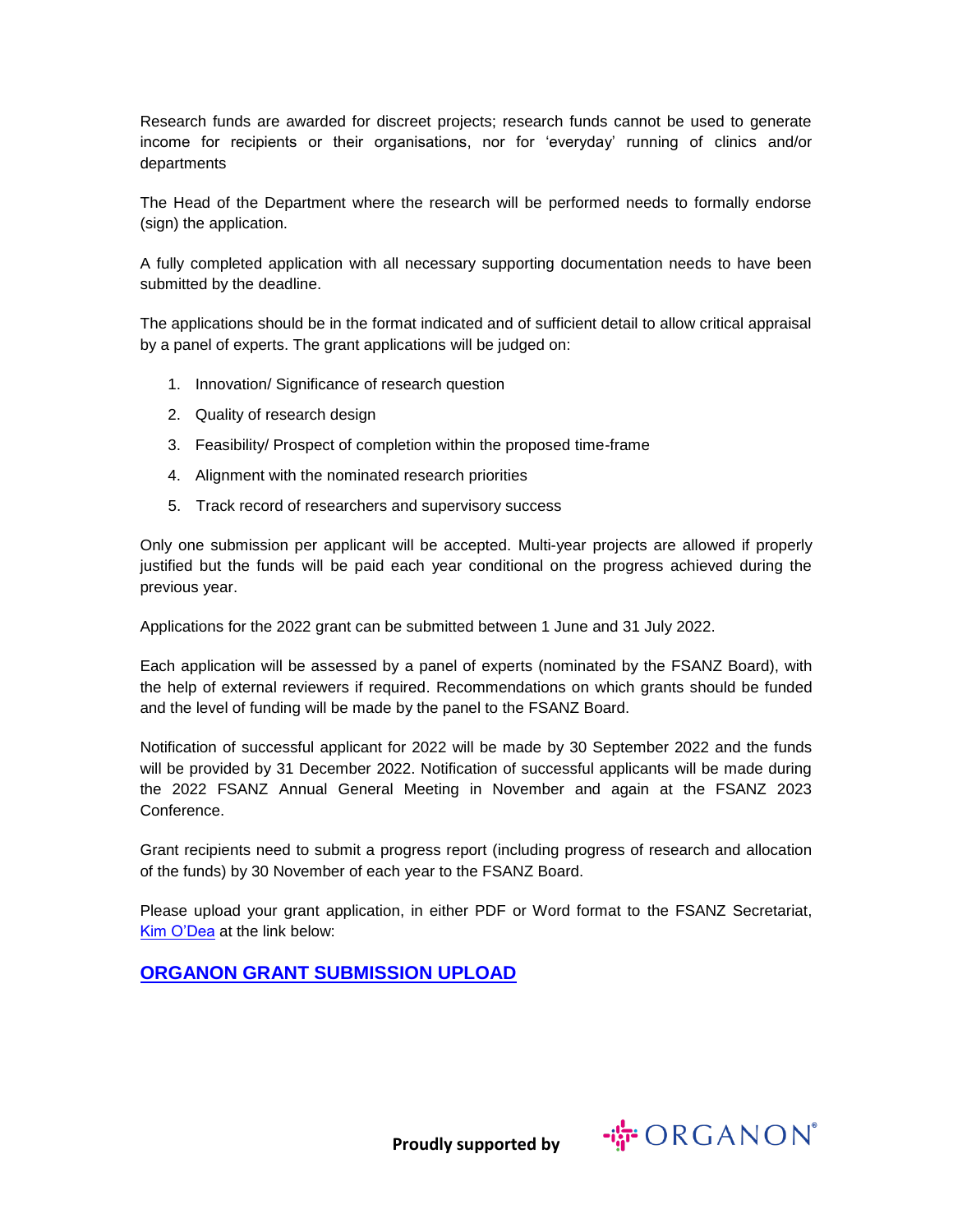## FSANZ Research Grant Application Format *Organon FSANZ Research Grant*

Applications are to be submitted on A4 paper, Arial font 10 point and no longer than 6 pages excluding list of all references and track record. The preferred referencing style is the Vancouver.

Applications must include the following information.

| <b>Applicant Information</b>    |  |
|---------------------------------|--|
| Name:                           |  |
| Institution:                    |  |
| <b>Current Position / Role:</b> |  |
| Email:                          |  |
| Phone:                          |  |
| Supervisor's Name:              |  |
| Supervisor's Position:          |  |

| Qualifications (start from the most recent)<br>(include more rows if required) |                    |               |
|--------------------------------------------------------------------------------|--------------------|---------------|
| <b>Date</b>                                                                    | <b>Institution</b> | Qualification |
|                                                                                |                    |               |
|                                                                                |                    |               |
|                                                                                |                    |               |

| Evidence of Esteem / Awards / Prizes / Research Funding (start from the most recent)<br><i>(include more rows if required)</i> |                                   |                               |
|--------------------------------------------------------------------------------------------------------------------------------|-----------------------------------|-------------------------------|
| <b>Date</b>                                                                                                                    | <b>Organisation / Institution</b> | Award / Prize / Grant / Other |
|                                                                                                                                |                                   |                               |
|                                                                                                                                |                                   |                               |
|                                                                                                                                |                                   |                               |

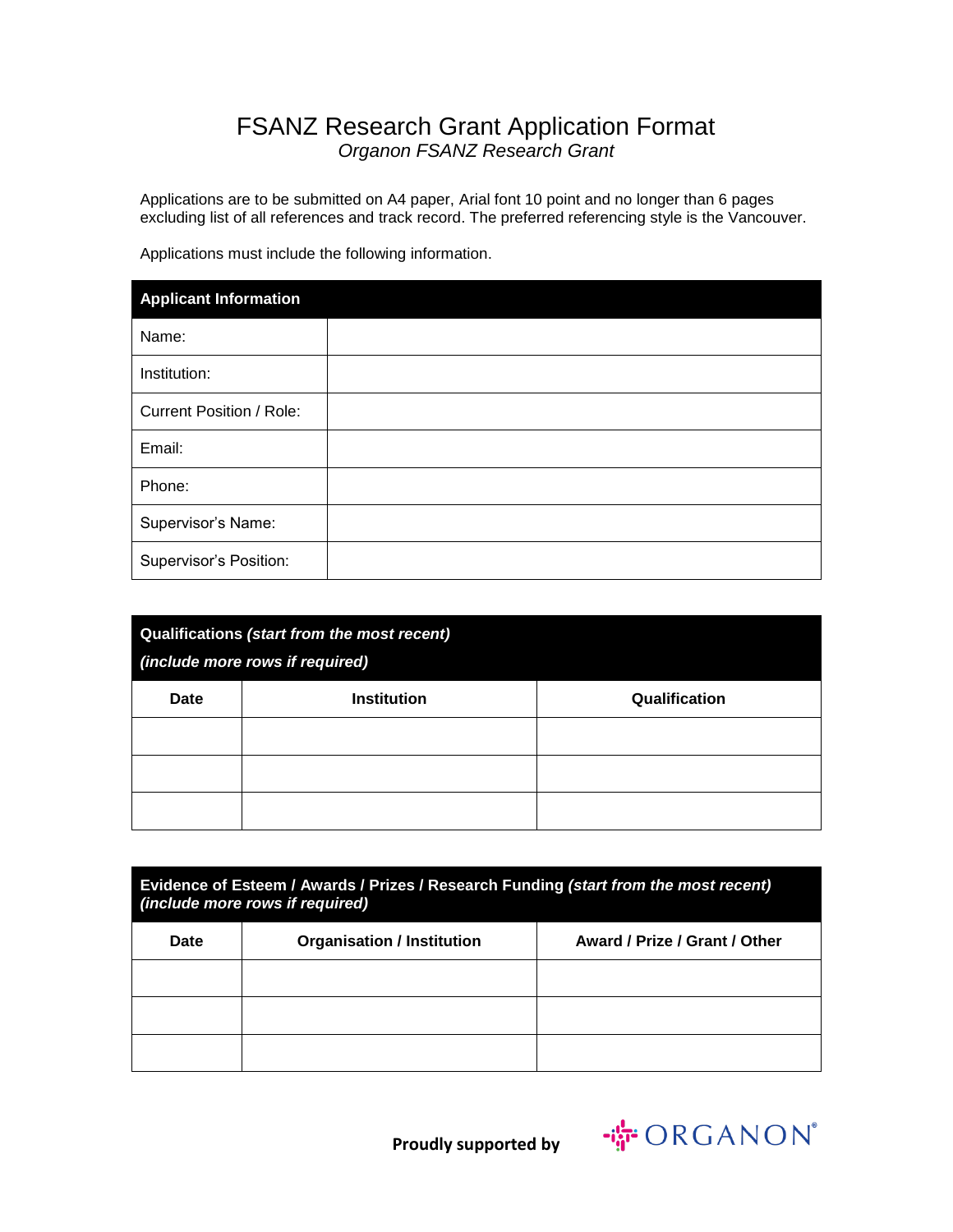| Previous research experience (start from the most recent)<br>(include more rows if required) |                                   |                        |
|----------------------------------------------------------------------------------------------|-----------------------------------|------------------------|
| <b>Date</b>                                                                                  | <b>Organisation / Institution</b> | <b>Position / Role</b> |
|                                                                                              |                                   |                        |
|                                                                                              |                                   |                        |
|                                                                                              |                                   |                        |

| Research publications (start from the most recent)<br><i>(include more rows if required)</i> |                                                                   |                        |
|----------------------------------------------------------------------------------------------|-------------------------------------------------------------------|------------------------|
| Date                                                                                         | <b>Publication   Citation</b><br>(Vancouver bibliographic format) | <b>Candidates Role</b> |
|                                                                                              |                                                                   |                        |
|                                                                                              |                                                                   |                        |
|                                                                                              |                                                                   |                        |

| Presentations/ Invited Lectures (start from the most recent)<br>(include more rows if required) |                           |                                     |
|-------------------------------------------------------------------------------------------------|---------------------------|-------------------------------------|
| <b>Date</b>                                                                                     | <b>Conference Meeting</b> | <b>Presentation / Lecture Title</b> |
|                                                                                                 |                           |                                     |
|                                                                                                 |                           |                                     |
|                                                                                                 |                           |                                     |

**Applicant's statement on the significance of this grant for their career progression**  *(maximum 200 words)*

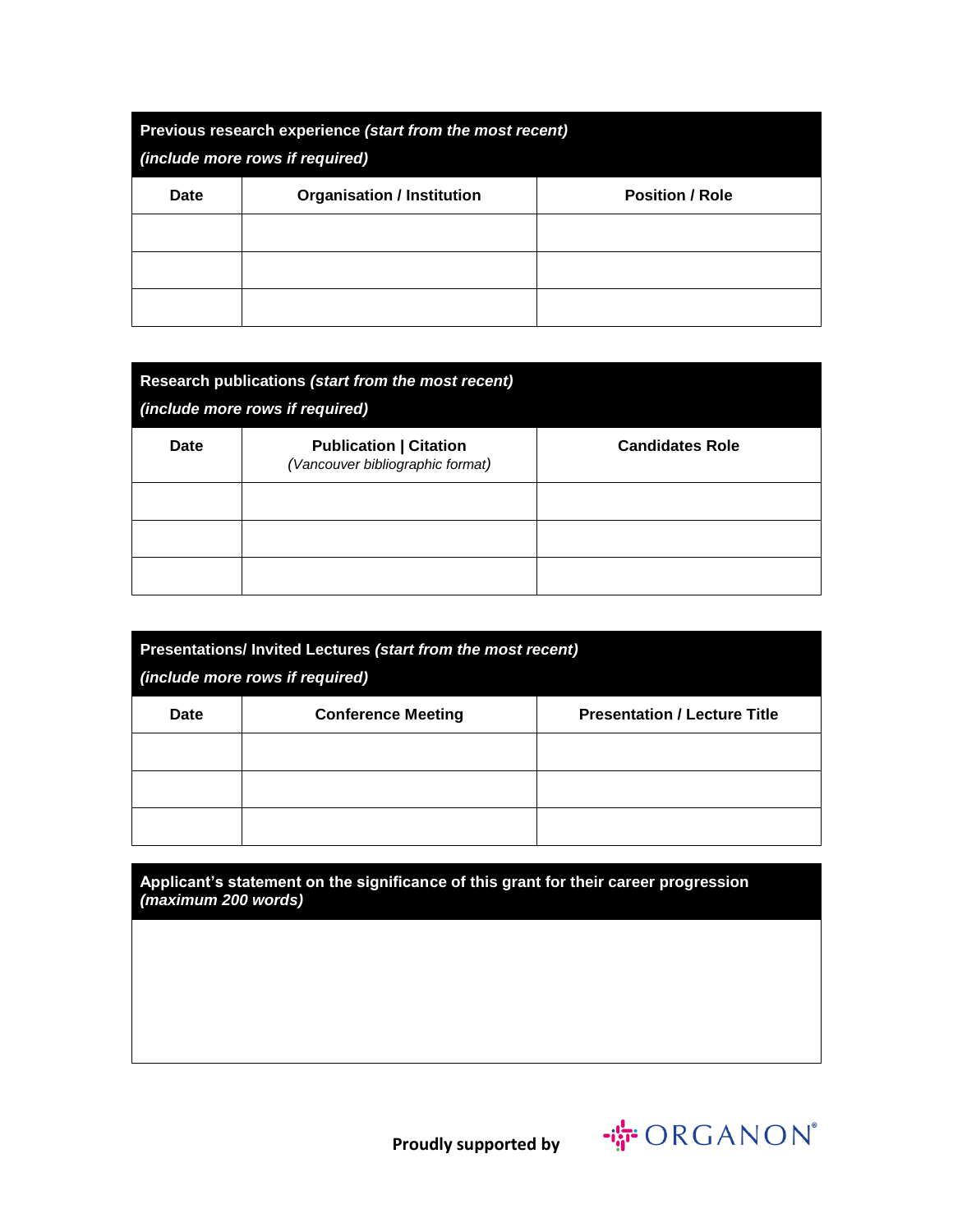| <b>Endorsement of Supervisor</b> |  |
|----------------------------------|--|
| Name:                            |  |
| Signature:                       |  |

#### **Confirmation of Infrastructure and Support -** *to be completed by Head of Department*

As Head of Department, I confirm that the necessary infrastructure and support are in place for the conduct of the research to which this application relates, **including the acceptance and management of the funds**.

| Name:      |  |
|------------|--|
| Signature: |  |